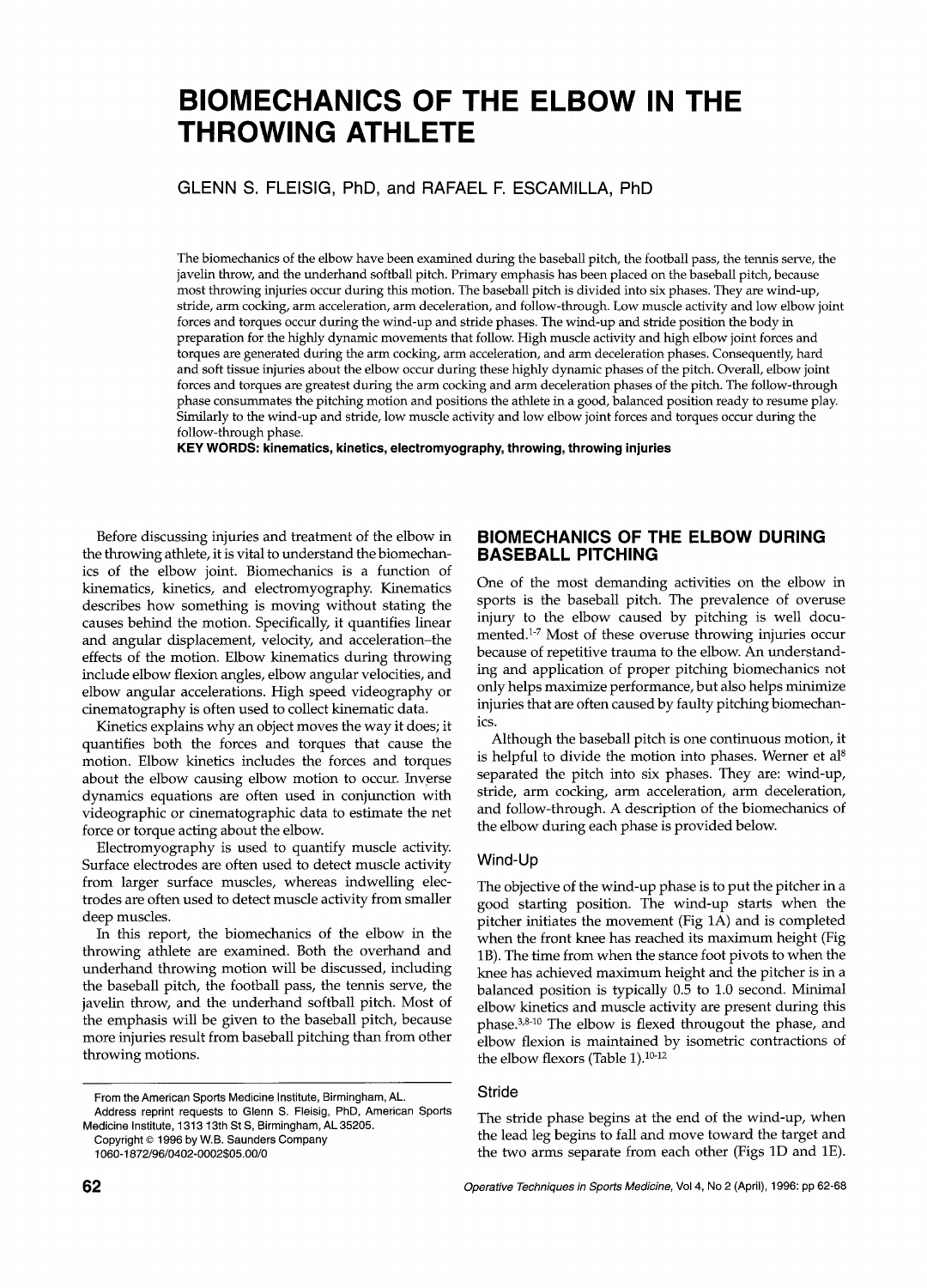

**Fig 1. Sequence of positions during the baseball pitch. (Reprinted with permission, s )** 

The stride phase ends when the lead foot contacts the mound (Fig 1F). A typical stride lasts 0.50 to 0.75 seconds. Moderate activity from the elbow flexors are needed to control elbow flexion and extension. As the hands separate the elbow flexors first contract eccentrically as the elbow extends, and then concentrically as the elbow flexes near the completion of the stride. The elbow is flexed  $80^{\circ}$  to  $100^{\circ}$ at lead foot contact. 8,9,13 Minimal elbow kinetics and muscle activity are present during the stride phase (Table 1). 4,8-10,12

#### Arm Cocking

The arm cocking phase, which lasts 0.10 to 0.15 seconds, begins at legd foot contact and ends at maximum shoulder



**Fig 2. Torques applied onto the forearm at the elbow in the flexion and varus directions. The instants of foot contact (FC), maximum external rotation (MER), ball release (REL), and maximum internal rotation (MIR) are shown. (Reprinted with permission. 4)** 

external rotation (MER) (Figs 1F through 1H). "Arm cocking" is a more accurate description of this phase than "cocking," because only the arm is cocked during this entire phase. $8$  Some parts of the body, such as the pelvis and lower extremities, accelerate or decelerate during this phase. Shortly after the arm cocking phase begins, the pelvis and upper torso rotate to face the batter.

Elbow joint forces and torques are generated throughout the arm cocking phase. A low to moderate flexion torque of 0 to 32 nm is produced at the elbow throughout the arm cocking phase (Fig  $2$ ).<sup>4</sup> Consequently, the elbow flexors show low to moderate activity, but primarily during the middle third of the arm cocking phase.<sup>8,10,12</sup>

A large valgus torque is produced at the elbow, caused in part by pelvis and upper torso rotation and rapid shoulder external rotation. A maximum varus torque of 52 to 76 nm (mean of 64 nm) is generated shortly before MER to resist valgus torque at the elbow (Fig 3).<sup>4</sup> The flexor and pronator muscle mass of the forearm displays moderate to high activity, which helps contribute to varus torque (Table 1). 12

| TABLE 1. Muscle Activity During Pitching* |    |             |             |             |                  |                  |                |  |  |  |
|-------------------------------------------|----|-------------|-------------|-------------|------------------|------------------|----------------|--|--|--|
|                                           | N  | Windup      | Stride      | Arm Cocking | Arm Acceleration | Arm Deceleration | Follow-through |  |  |  |
| Elbow and forearm muscles                 |    |             |             |             |                  |                  |                |  |  |  |
| Triceps                                   | 13 | $4 \pm 6$   | $17 \pm 17$ | $37 \pm 32$ | $89 \pm 40$      | $54 \pm 23$      | $22 \pm 18$    |  |  |  |
| <b>Biceps</b>                             | 18 | $8 \pm 9$   | $22 \pm 14$ | $26 \pm 20$ | $20 \pm 16$      | $44 \pm 32$      | $16 \pm 14$    |  |  |  |
| <b>Brachialis</b>                         | 13 | $8 \pm 5$   | $17 \pm 13$ | $18 \pm 26$ | $20 \pm 22$      | $49 \pm 29$      | $13 \pm 17$    |  |  |  |
| <b>Brachioradialis</b>                    | 13 | $5 \pm 5$   | $35 \pm 20$ | $31 \pm 24$ | $16 \pm 12$      | $46 \pm 24$      | $22 \pm 29$    |  |  |  |
| Pronator teres                            | 14 | $14 \pm 16$ | $18 \pm 15$ | $39 \pm 28$ | $85 \pm 39$      | $51 \pm 21$      | $21 \pm 21$    |  |  |  |
| Supinator                                 | 13 | $9 \pm 7$   | $38 \pm 30$ | $54 \pm 38$ | $55 \pm 31$      | $59 \pm 31$      | $22 \pm 19$    |  |  |  |
| Wrist and finger muscles                  |    |             |             |             |                  |                  |                |  |  |  |
| Extensor carpi radialis longus            | 13 | $11 \pm 8$  | $53 \pm 24$ | $72 \pm 37$ | $30 \pm 20$      | $43 \pm 24$      | $22 \pm 14$    |  |  |  |
| Extensor carpi radalis brevis             | 15 | $17 \pm 17$ | $47 \pm 26$ | $75 \pm 41$ | $55 \pm 35$      | $43 \pm 28$      | $24 \pm 19$    |  |  |  |
| Extensor digitorum communis               | 14 | $21 \pm 17$ | $37 \pm 25$ | $59 \pm 27$ | $35 \pm 35$      | $47 \pm 25$      | $24 \pm 18$    |  |  |  |
| Flexor carpi radialis                     | 12 | $13 \pm 9$  | $24 \pm 35$ | $47 \pm 33$ | $120 \pm 66$     | $79 \pm 36$      | $35 \pm 16$    |  |  |  |
| Flexor digitorum superficialis            | 11 | $16 \pm 6$  | $20 \pm 23$ | $47 \pm 52$ | $80 \pm 66$      | $71 \pm 32$      | $21 \pm 11$    |  |  |  |
| Flexor carpi ulnaris                      | 10 | $8 \pm 5$   | $27 \pm 18$ | $41 \pm 25$ | $112 \pm 60$     | $77 \pm 42$      | $24 \pm 18$    |  |  |  |

\*Means and standard deviation, expressed as a percentage of the maximal manual muscle test.<br>Adapted and reprinted with permission<sup>12</sup> from Mosby-Yearbook. DiGiovine NM, Jobe FW, Pink M, extremity in pitching. J Shoulder Elbow Surg 1:15-25, 1992. et at: An electromyographic analysis of the upper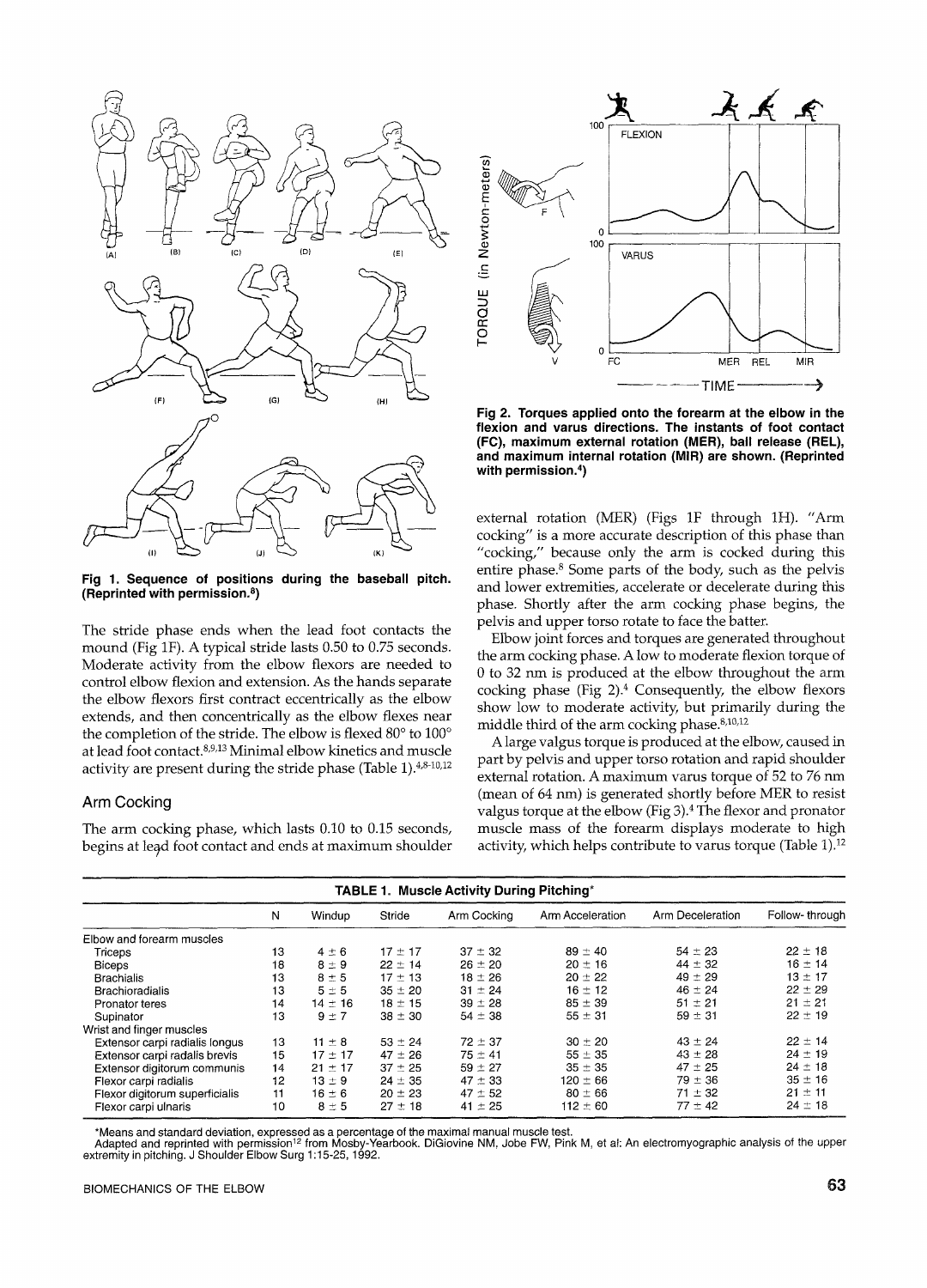

**Fig 3. Shortly before maximum external rotation was achieved, the first critical instant occurred. At this instant the**  arm was externally rotated 165° and the elbow was flexed 95°. **Among the loads generated at this time were 67 nm of internal rotation torque and 310 N of anterior force at the shoulder, and 64 nm of varus torque at the elbow. (Reprinted with permission. 4)** 

Because these muscles originate at the medial epicondyle, they contract to help stabilize the elbow. Large tensile forces on the medial aspect of the elbow result from the valgus torque placed on the arm. Repetitive valgus loading may eventually lead to injury to the ulnar collateral ligament (UCL). Furthermore, inflammation of the medial epicondyle (ie, medial epicondylitis) or adjacent tissues (ie, flexor/pronator tendinitis) may also occur, with the latter occurring more frequently in baseball pitchers.

An in vitro study by Morrey and  $An<sup>14</sup>$  showed that the UCL contributes approximately 54% of the resistance to valgus. Assuming that the UCL produces 54% of the 52<sub>to</sub> 76 nm maximum varus torque generated by an elite pitcher, the UCL would then provide approximately 30 to 40 nm of varus torque. This is similar to the 32 nm failure load reported by Dillman et al.<sup>3</sup> Thus, during baseball pitching, the UCL appears to be loaded near its maximum capacity.<sup>4</sup> However, this result is only an approximation of the UCL's contribution in throwing because the cadaveric research does not account for muscle contributions. Muscle contraction during this phase may reduce the stress seen on the UCL by compressing the joint and adding stability. $8$ 

Valgus torque can also cause high compressive forces on the lateral elbow, that can lead to lateral elbow compression injury.<sup>4</sup> Specifically, valgus torque can cause compression between the radial head and humeral capitellum.<sup>15</sup> According to the in vitro study by Morrey and An, 14 33% of the varus torque needed to resist valgus torque applied by the forearm is supplied by joint articulation. Thirty-three percent of the 52 to 76 nm maximum varus torque generated during pitching is 17 to 25 nm. Assuming that the distance from the axis of valgus rotation to the



**Fig 4. Forces applied onto the forearm at the elbow in the medial, anterior, and compressive directions. The instants of foot contact (FC), maximum external rotation (MER), ball release (REL), and maximum internal rotation (MIR) are shown. (Reprinted with permission. 4)** 

compression point between the radial head and the humeral capitellum is approximately 4 cm, then the compressive force generated between the radius and humerus to produce 17 to 25 nm of varus torque is approximately 425 to 625 N.<sup>4</sup> Muscle contraction about the elbow or loss of joint integrity on the medial side of the elbow can cause this compressive force to increase. Excessive or repetitive compressive force can result in avascular necrosis, osteochondritis dissecans, or osteochondral chip fractures. 15

In addition to a varus torque, a maximum 240 to 360 N medial force is applied by the upper arm onto the forearm to resist lateral translation of the forearm at the elbow (Fig 4). This force is significantly greater when throwing a fastball or curveball than during a slider or changeup (Table 2). The greater medial force during arm cocking in the curveball compared with other off-speed pitches (eg, changeup and slider) may be related to medial elbow injuries. Further research is needed to address this issue. The forearm is supinated more during the arm cocking phase for a curveball than for a fastball, which may also be related to elbow injuries. 16

Other forces are also produced at the elbow during arm

| <b>TABLE 2. Elbow Biomechanics Compared Between</b> |
|-----------------------------------------------------|
| <b>Different Pitches</b>                            |

|                                  |       |       | Fastball Curveball Changeup Slider |       |
|----------------------------------|-------|-------|------------------------------------|-------|
| Arm cocking                      |       |       |                                    |       |
| Elbow medial force (N)           | 290   | 270   | 240                                | 240   |
| Arm acceleration                 |       |       |                                    |       |
| Elbow extension velocity $(°/s)$ | 2,400 | 2.400 | 2.100                              | 2.400 |
| Arm deceleration                 |       |       |                                    |       |
| Elbow compressive force (N)      | 790   | 730   | 620                                | 780   |

Adapted and reprinted with permission<sup>35</sup> from Williams & Wilkins. Escamilla RF, Fleisig GS, Alexander E, et al: A kinematic and kinetic comparison while throwing different types of baseball pitches. Med Sci Sports Exerc 26:\$175, 1994 (abstr).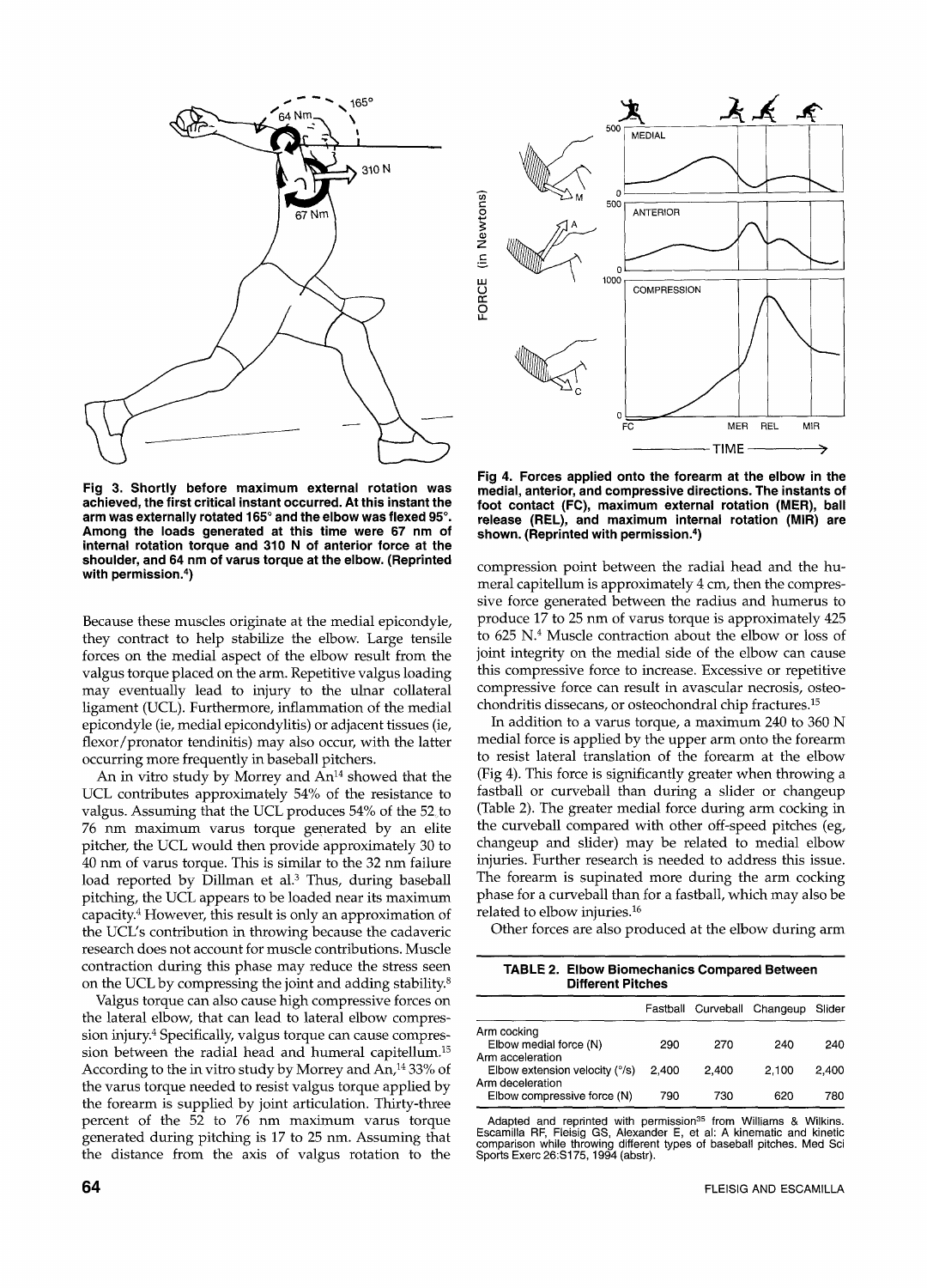cocking. A maximum anterior force of 80 to 240 N is applied by the upper arm onto the forearm to resist posterior translation of the forearm at the elbow. 4 Similarly, a maximum compressive force of 150 to 390 N is applied by the upper arm to the forearm to resist elbow distraction. 4

The elbow achieves a maximum flexion of  $85^{\circ}$  to  $105^{\circ}$ approximately 30 milliseconds before MER (Fig  $5$ ).<sup>4,8</sup> Maximum elbow flexion appears to be controlled by the triceps muscle, which shows moderate activity during the last third of the arm cocking phase. $8,12$  This hypothesis is supported by data from Roberts<sup>17</sup> that show that, if the triceps muscle is paralyzed by a radial nerve block, the elbow "collapses" and continues flexing near its limit (approximately 145° elbow flexion). This collapse is caused by a centripetal flexion torque at the elbow that is created by the rapidly rotating upper torso and arm. The triceps muscle apparently contracts eccentrically and then isometrically in resisting the centripetal elbow flexion torque that occurs during late arm cocking. At approximately the time



**Fig 5. Time-matched measurements during the baseball pitch: (A) elbow flexion, (B) force applied at the elbow, (C) torque applied at the elbow, and (D) EMG muscle activity. (Reprinted**  with permission.<sup>8</sup>)

BIOMECHANICS OF THE ELBOW 65

that the elbow reaches maximum elbow flexion (ie, approximately 30 milliseconds before MER), the elbow flexors become inactive and the triceps contract concentrically to aid in elbow extension.<sup>4,8</sup> The interactions between muscle activity, elbow joint torque, and elbow extension are shown in Fig 5.

#### Arm Acceleration

The arm acceleration phase is the short time from MER to ball release (Fig 1H and 1I). The entire phase lasts only a few hundredths of a second. Maximum elbow flexor torque of 40 to 60 nm is generated by low to moderate activity from the elbow flexors (Fig 2). $4,10,12$  Contraction of the elbow flexors in this phase adds compressive force for joint stability and also controls the rate of elbow extension.

A maximum elbow angular velocity of  $2,100^{\circ}$  per second to 2,700° per second occurs at approximately halfway through the acceleration phase? Maximum elbow angular velocity is similar among the fastball, curveball, and slider, but is significantly less during the changeup (Table 2). This rapid elbow extension may be primarily caused by centrifugal force acting on the forearm because of the rotating trunk and arm, because it is unlikely that the elbow extensors can shorten fast enough to generate the high angular velocity measured at the elbow.

Several studies have examined the role of the triceps in extending the elbow during the acceleration phase of throwing. Roberts<sup>17</sup> reported that a pitcher with a paralyzed triceps because of a differential nerve block was able to throw a ball over 80% of the speed attained before paralyzation. This seems to support the concept that the triceps contraction does not generate all of the elbow extension velocity and that centrifugal force is a major factor. Electromyography has shown high triceps and anconeus activity during the arm acceleration phase, suggesting that the triceps probably initiate or contribute to some of the angular velocity generated during this phase.<sup>8,10,12,18</sup> However, these muscles may function more as elbow stabilizers than as accelerators.<sup>9</sup>

Toyoshima et a119 compared "normal throwing" (throwing using the entire body) with throwing using only the forearm to extend the elbow. The latter "forearm throw" involved a maximum voluntary effort to extend the elbow with the upper arm immobilized. If it is assumed that the triceps muscle shortened as fast as voluntarily possible during the "forearm throw," then the resulting elbow angular velocity would be the maximum that could be generated with maximum triceps contraction alone. The results from this study showed that "normal throwing" generated approximately twice the elbow angular velocity that could be achieved during the forearm throw. It was concluded that the elbow was swung open like a whip, and that the elbow angular velocity that occurs during throwing is because of the rotary actions of other parts of the body; such as the hips, trunk, and shoulder; rather than by the elbow extending capabilities of the triceps. It was further stated that in "normal throwing" the elbow contributed less than 43% to ball velocity, and that a larger contribution percentage to ball velocity resulted from body rotation.

Ahn<sup>20</sup> used computer simulations and optimization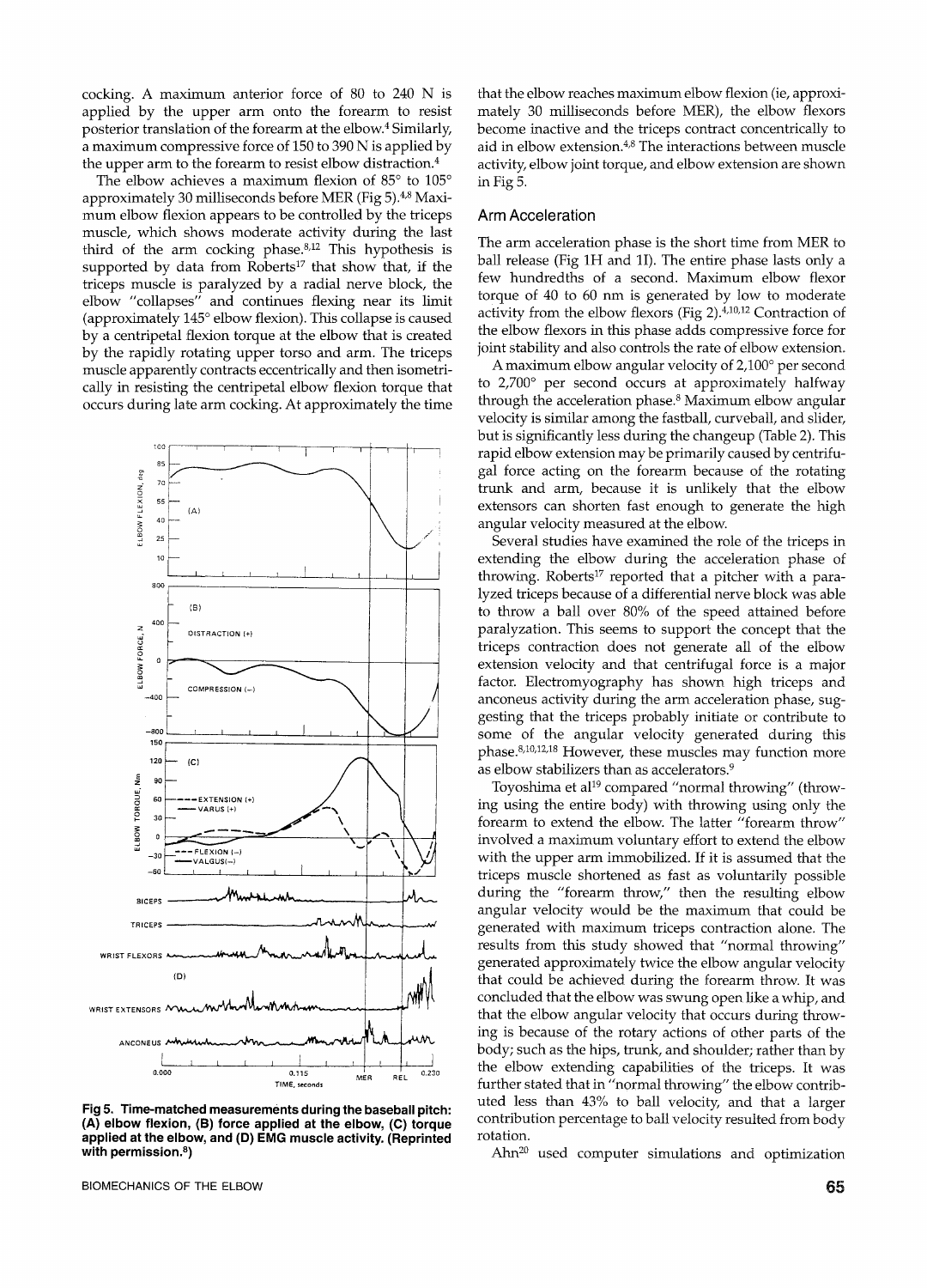techniques in comparing theoretical data with experimental data. His data showed that hand velocity at ball release was approximately 80% of the experimental result when the resultant elbow joint torque was set to zero, approximately 95% of the experimental value when resultant wrist joint torque was set to zero, and approximately 75% of the experimental value when both the resultant elbow and wrist joint torques were set to zero. Consequently, he concluded that ball velocity at release was generated primarily by body segments other than the upper extremity (ie, lower extremities, hips, and trunk).

During arm acceleration, the need to resist valgus stress at the elbow can result in a wedging of the olecranon against the medial aspect of the trochlear groove and the olecranon fossa. This impingement leads to osteophyte production at the posterior and posteromedial aspect of the olecranon tip and can cause chondromalacia and loose body formation.<sup>7</sup> Figure 2 shows that substantial varus torque is generated throughout the arm cocking and arm acceleration phases to resist valgus torque. During these phases, the elbow extends through a range of approximately  $65^\circ$  (approximately  $85^\circ$  to approximately  $20^\circ$ ).<sup>4</sup> This combination of elbow extension and resistance to valgus torque supports the "valgus extension overload" mechanism described by Wilson.<sup>7</sup> Campbell et al<sup>21</sup> found greater valgus torque (normalized by bodyweight  $\times$  height) in 10-year-old pitchers than in professional pitchers at the instant of ball release, which they felt may be related to "Little League" elbow syndrome in young pitchers.

## Arm **Deceleration**

The arm deceleration phase, which only lasts a few hundredths of a second, begins at ball release and ends when the shoulder has reached its maximum internal rotation (Figs 1I and 1J). An eccentric elbow flexion torque of approximately 10 to 35 nm is produced throughout the arm deceleration phase to decelerate elbow extension (Fig 2). 4,8 Moderate to high eccentric contractions of the elbow flexors have been reported during arm deceleration.<sup>8,10,12</sup> The pronator teres has also been shown to be quite active to decelerate elbow extension and pronate the forearm. 12,22 The biceps brachii and supinator muscles are responsible for controlling forearm pronation.

A maximum elbow compressive force of 800 to 1,000 N occurs just after ball release to prevent elbow distraction (Fig 4).<sup>4</sup> This compressive force is greatest when throwing fastball or slider pitches (Table 2). Elbow flexors are active to produce a compressive force as well as to terminate elbow extension before the olecranon impinges in the olecranon fossa.<sup>8</sup> Elbow extension terminates when the elbow is flexed approximately  $20^{\circ}.8,9$ 

# **Follow-Through**

The follow-through phase begins at maximum shoulder internal rotation and ends when the pitcher attains a balanced fielding position (Fig 1J and 1K). Motion of the larger body parts, such as the trunk and lower extremities, help dissipate energy in the throwing arm during this phase. 23 Forces and torques at the elbow during the follow-through are significantly less than the high levels attained during arm deceleration (Figs 2 and 4). During follow-through, the elbow flexes into a comfortable position as the trunk rotates forward and the arm moves across the body.<sup>9</sup>

# **BIOMECHANICS OF THE ELBOW DURING OTHER THROWING MOTIONS**

## **Football Passing**

The motion in throwing a football is qualitatively similar to throwing a baseball. This is the basis for the theory that a football can be used as an overload weighted implement for strengthening the arm of a baseball pitcher because it has been documented that overload training can increase ball velocity once pitching with regulation weight baseballs is resumed.<sup>24-26</sup> To compare and contrast baseball pitching and football passing, Fleisig et  $al^{27}$  (in press) studied 26 baseball pitchers and 26 football quarterbacks using motion analysis. The 26 high school and college pitchers threw from a mound to a strike zone ribbon located 18.4 m away (ie, regulation distance). The 26 high school and college quarterbacks threw drop-back passes to a net located approximately the same distance that the pitchers threw from.

During arm cocking, a quarterback showed greater elbow flexion than pitchers, with an average of 113°. Also during arm cocking, a maximum medial force of 280 N and a maximum varus torque of 54 nm are produced at the elbow. During arm acceleration, the elbow reaches a maximum extension velocity of  $1,760^{\circ}$  per second. To decelerate the elbow, a quarterback generates a flexion torque of 41 nm and a compressive force of 620 N.

Although football passing is qualitatively similar to baseball pitching, significantly less force and torque are produced to decelerate elbow extension. These lower forces and torques may be related to the lower incidence of injury from the repetitive throwing that occurs in football. From these results, it is recommended that baseball pitchers do not throw footballs during the baseball season. However, throwing footballs and baseballs in the offseason may have some positive training benefits. This could be true especially for the adolescent or prepubescent athlete, whose objective should be to develop general fitness and athletic skills without committing to the specialization of one sport.

# **Tennis**

The motion involved in serving is similar to overhand throwing. During the serving motion, the elbow moves through a flexion range of approximately  $100^{\circ}$  (116 $^{\circ}$  to 20°).<sup>28</sup> During ground strokes the elbow range of motion is significantly smaller (with  $11^{\circ}$  for the forehand and  $18^{\circ}$  for the backhand).<sup>28</sup> Therefore, the muscles of the elbow appear to function as elbow stabilizers for the ground stroke motions.<sup>29</sup> During the serve there is high triceps activity (greater than 60% of a manual muscle test) during the acceleration phase as the elbow extends. Morris et al<sup>2</sup> concluded that both the pronator teres and triceps play a significant role in power production for the serve. Cohen et al<sup>30</sup> showed that the extension torque strength at the elbow was highly related to serving velocity. In their study, extension torque was analyzed as muscular strength mea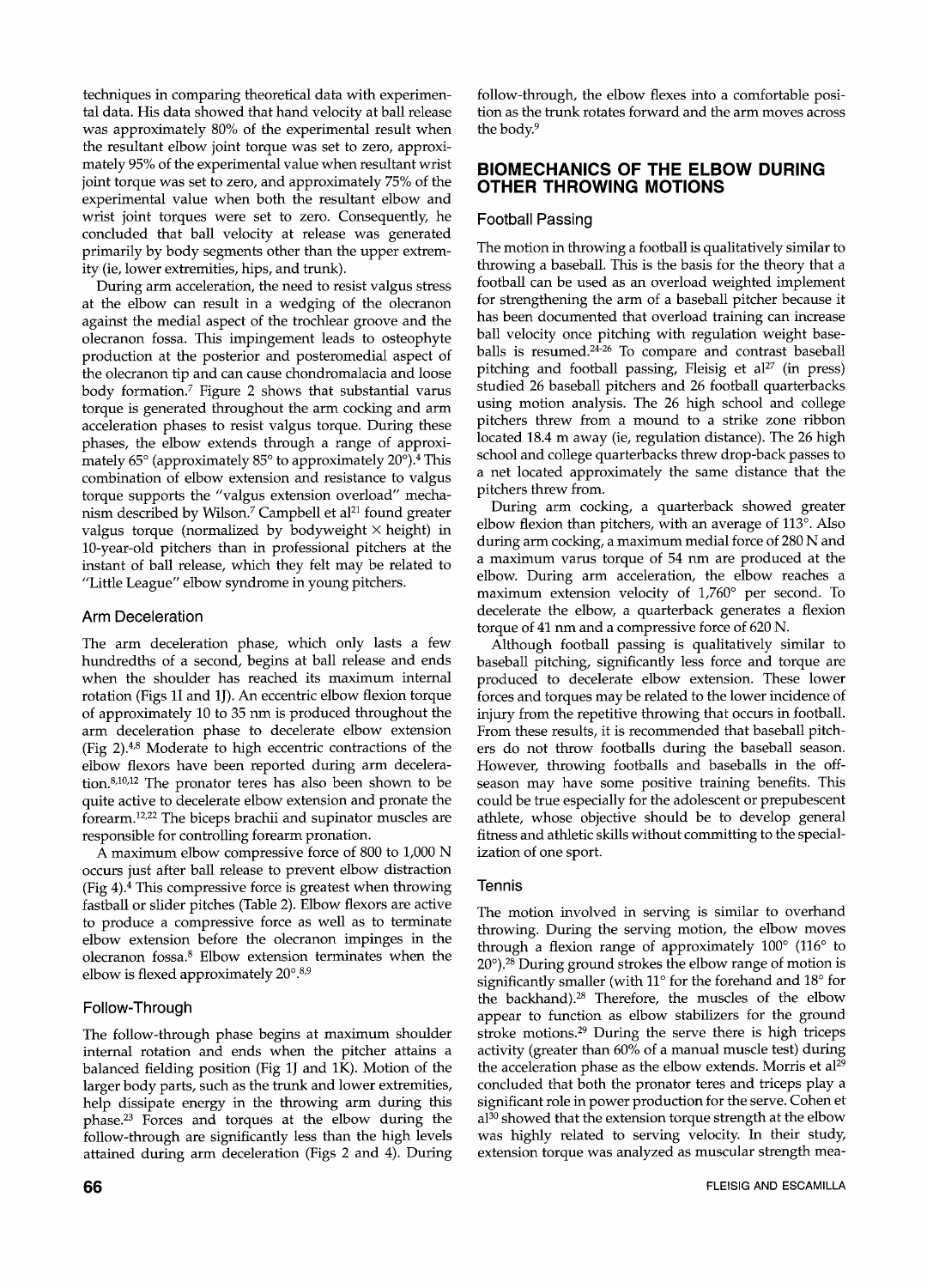sured with an isokinetic dynamometer. Kibler<sup>28</sup> indicated that the elbow joint contributes 15% of the force produced during the tennis serve.

As with the overhand throw, the tennis serve generates considerable angular velocity at the elbow. Kibler<sup>28</sup> indicated that the angular velocity for elbow extension reaches 982° per second and pronation reaches 347° per second. Conflicting with these conclusions was a study by Sprigings et a131 investigating the effectiveness of arm segment rotations in producing racquet-head speed. Forearm pronation had the fastest rotation of 1,375° per second; however, it ranked fourth in terms of contribution. It was concluded that elbow extension did not contribute significantly to the forward speed of the racquet-head. It should be noted that this study analyzed only one player and the authors indicated that the lack of contribution of elbow extension may be because of technical flaws with this player's particular technique.

#### **Javelin**

There have been a number of biomechanical analyses of javelin throwing. Most of these studies concentrated on the kinematic analysis of various factors related to performance. Consequently, the stress or load experienced at the elbow has not been quantified extensively. Mero et  $al<sup>32</sup>$ investigated the contribution of body segments to the javelin throw during Olympic competition. During the thrust phase (the time from final foot contact until javelin release), the elbow extends through a flexion range of approximately  $40^{\circ}$  (100 $^{\circ}$  to 57 $^{\circ}$ ). Top throwers (ie, Olympic medal winners) have a  $60^\circ$  range of motion at the elbow (96 $\degree$  to 40 $\degree$ ), which is more comparable with the flexion range for baseball pitchers. The maximum angular velocity for elbow extension during the thrust phase is 1,900° per second.

## **BIOMECHANICS OF THE ELBOW DURING UNDERHAND THROWING**

Although the traditional view is that underhand pitchers have minimal risk for sustaining pitching related injuries, a survey by Loosli et al<sup>33</sup> found a high incidence of injuries to underhand pitchers. Thirty-one percent of these injuries were at or distal to the elbow. Unfortunately, there has been a limited amount of research investigating the motion involved in underhand throwing.

Barrentine<sup>34</sup> estimated the amount of force experienced at the elbow during underhand softball pitching. During the acceleration phase, a compressive force equivalent to 438 N is exerted to resist elbow distraction. Elbow distraction is caused by the centrifugal force on the forearm resulting from the upper arm rotating about the shoulder at  $650^\circ$  per second and the elbow flexing at  $870^\circ$  per second. A valgus torque of 45 nm is generated at the elbow to resist varus stress caused by the combination of elbow flexion and shoulder internal rotation. After ball release, a compressive force of up to 338 N is exerted to resist distraction at the elbow during follow-through. The magnitude of force exerted on the elbow is smaller in underhand softball pitching than in overhand baseball pitching. Based on the number of pitches thrown, frequency of pitching at full capacity, and anatomical differences between female

underhand pitchers and male overhand pitchers (eg, carry angle), the underhand motion may not be as safe from overuse injuries as previously thought.

#### **CONCLUSIONS**

During the throwing motion, the elbow is stressed to its biomechanical limits. Through proper coordination with the rest of the body, the muscles around the joint generate rapid extension, flexion, pronation, and supination needed for sports performance. Hard and soft joint tissue are loaded to capacity to generate and control these rapid motions. These loads may include large tensile forces on medial soft tissue (eg, UCL), large compressive forces on lateral hard tissue (eg, radiocapitellar articulation), soft tissue tensile loads to prevent joint distraction, and hard tissue loads to withstand compression. In the next article, the clinical anatomy and pathomechanics of the elbow are discussed in more detail. Current concepts in the treatment of these injuries are examined in subsequent articles.

#### **REFERENCES**

- 1. Andrews JR: Common elbow problems in the athlete. J Orthop Sports Phys Ther 17:289-295, 1993
- 2. DeHaven KE: Throwing injuries of the elbow in athletes. Orthop Clin North Am 4:801-808, 1973
- 3. Dillman C, Smutz P, Werner S, et al: Valgus extension overload in baseball pitching. Med Sci Sports Exerc 23:\$135, 1991 (suppI)
- 4. Fleisig GS, Dillman CJ, Escamilla RF, et al: Kinetics of baseball pitching with implications about injury mechanisms. Am J Sports Med 23:233-239,1995
- 5. Hang Y-S: Little league elbow: A clinical and biomechanical study, in Matsui H, Kobayashi K (eds): Biomechanics VIII-A. Champaign, IL, Human Kinetics Publishers, 1983, pp 70-85
- 6. Mirowitz SA, London SL: Ulnar collateral ligament injury in baseball pitchers: MR imaging evaluation. Radiology 185:573-576, 1992
- 7. Wilson FD: Valgus extension overload in the pitching elbow. Am J Sports Med 11:83-88, 1983
- 8. Werner SL, Fleisig GS, Dillman CJ, et al: Biomechanics of the elbow during baseball pitching. J Orthop Sports Phys Ther 17:274-278, 1993
- 9. Feltner M, Dapena J: Dynamics of the shoulder and elbow joints of the throwing arm during a baseball pitch. Int J Sport Biomechan 2:235- 259,1986
- 10. Sisto DJ, Jobe FW, Moynes DR: An electromyographic analysis of the elbow in pitching. Am J Sports Med 15:260-263, 1987
- 11. Jacobs P: The overhand baseball pitch: A kinesiological analysis and related strength-conditioning programming. NCSAJ 9:5-13, 1987
- 12. DiGiovine NM, Jobe FW, Pink M, et al: An electromyographic analysis of the upper extremity in pitching. J Shoulder Elbow Surg 1:15-25, 1992
- 13. Fleisig GS: The biomechanics of baseball pitching. Dissertation, University of Alabama at Birmingham, AL, 1994
- 14. Morrey BF, An KN: Articular and Ligamentous contributions to the stability of the elbow joint. Am J Sports Med 11:315-319,1983
- 15. Atwater AE: Biomechanics of overarm throwing movements and of throwing injuries. Exerc Sport Sci Rev 7:43-85, 1979
- 16. Sakurai S, Ikegami Y, Okamoto A, et al: A three-dimensional cinematographic analysis of the baseball pitch, in Kreibaum E, Mc Neill A (eds) Proceedings from the 6th International Symposium on Biomechanics in Sports. Boseman, MT, 1990, p 612
- 17. Roberts TW: Cinematography in biomechanical investigation. Selected topics in biomechanics, in CIC Symposium on Biomechanics. Chicago, IL, The Athletic Institute, 1971, pp 41-50
- 18. Jobe FW, Moynes DR, Tibone JE, et al: An EMG analysis of the shoulder in pitching: A second report. Am J Sports Med 12:218-220, 1984